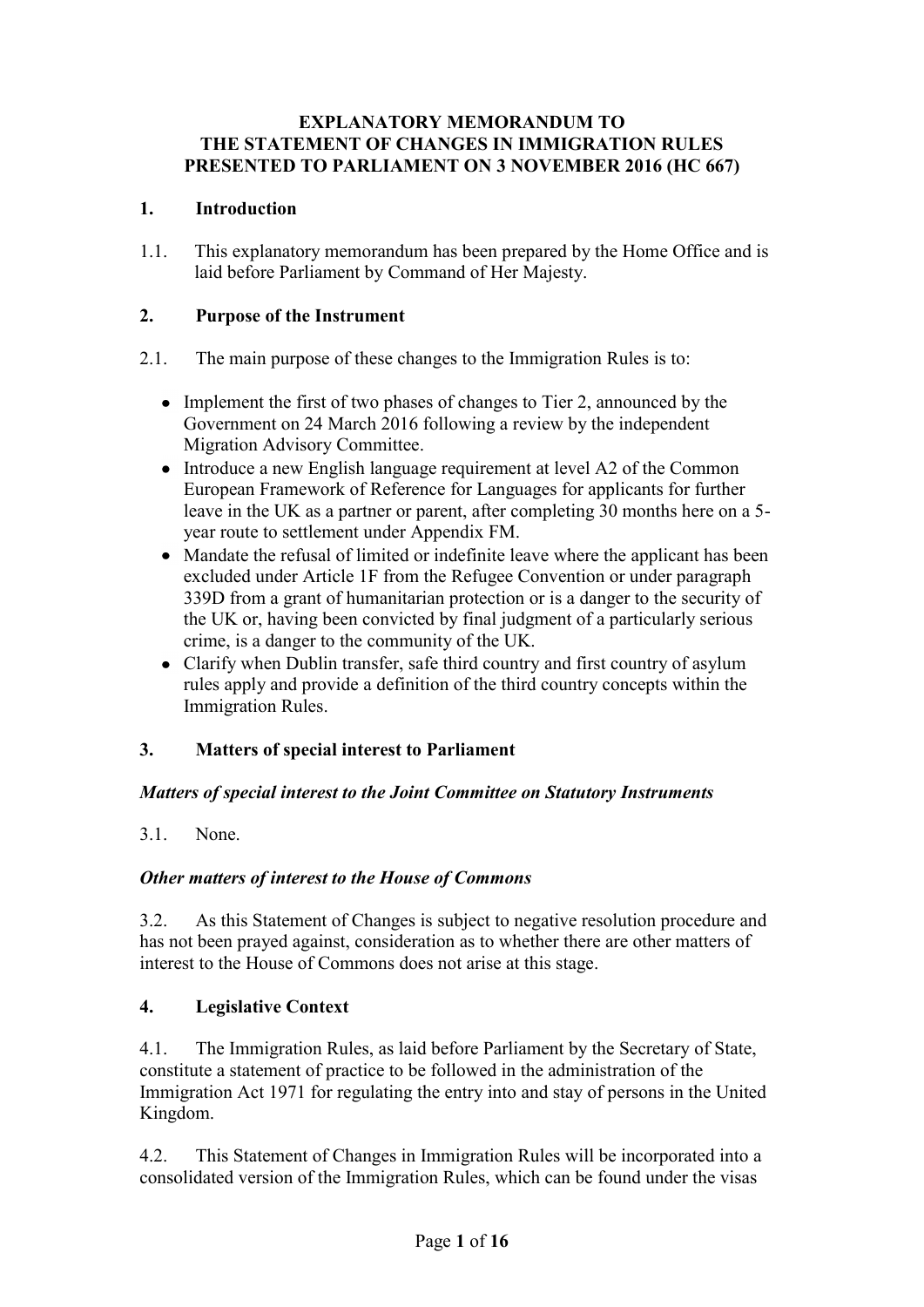and immigration pages of the GOV.UK website at

[www.gov.uk/government/collections/immigration-rules](http://www.gov.uk/government/collections/immigration-rules) where there are also copies of all the Statements of Changes in Immigration Rules issued since May 2003.

4.3. On 23 June 2016, the EU referendum took place and the people of the UK voted to leave the European Union. Until exit negotiations are concluded, the UK remains a full member of the European Union and all the rights and obligations of EU membership remain in force. During this period the Government will continue to negotiate, implement and apply EU legislation.

4.4. Articles 25 to 27 of Council Directive 2005/85/EC on minimum standards on procedures in Member States for granting and withdrawing refugee status ("the Procedures Directive") sets out the circumstances under which a Member State can, in addition to applying the Dublin Regulation (343/2003), apply first country of asylum or safe third country concepts.

4.5. The changes to Part 7 set out in paragraph 7.12 of this statement, to Part 8 set out in paragraphs 8.1 to 8.5, 8.7 to 8.12 and 8.14 to 8.16, to Appendix FM set out in paragraphs FM3, FM4, FM6 to FM12, FM16 to FM19, FM22 to FM28, FM30, FM32, FM34, FM36, FM40, FM41, FM44 and FM46, to Appendix FM-SE set out in paragraphs FM-SE1 to FM-SE13, FM-SE15, FM-SE19, FM-SE21 and FM-SE22, and to Appendix O set out in paragraph O1, shall take effect from 24 November 2016 and apply to all applications decided on or after that date.

4.6. The changes to Part 1 set out in paragraph 1.11 of this statement, to Part 3 set out in paragraphs 3.1 and 3.2, to Part 4 set out in paragraphs 4.1 and 4.2, to Part 5 set out in paragraphs 5.1 to 5.8, 5.10, 5.13, 5.14 and 5.21 to 5.29, to Part 6A set out in paragraphs 6A.1 and 6A.2, 6A.4 to 6A.10, 6A.12, 6A.17 , 6A.18, 6A.23, 6A.26, 6A.27, 6A.29, 6A.33, 6A.35, 6A.37 and 6A.38, to Part 7 set out in paragraphs 7.1 to 7.8, 7.11 and 7.13 to 7.17, to Part 8 set out in paragraphs 8.6, 8.13, 8.17, 8.18 and 8.21 to 8.25, to Part 14 set out in paragraphs 14.1 and 14.2, to Appendix Armed Forces set out in AF4 to AF11, to Appendix FM set out in paragraphs FM5, FM14, FM15, FM29, FM31, FM33, FM35, FM37, FM39, FM45, FM47 and FM48, to Appendix FM-SE set out in paragraph FM-SE23, and to Appendix V set in paragraph V.8, shall take effect from 24 November 2016, but will only apply to applications made on or after 24 November 2016.

4.7. The changes to Part 11 shall take effect from 24 November 2016. The changes set out in paragraphs 11.122 and 11.123 shall apply to all asylum claims made on or after 24 November 2016. All other changes to Part 11 shall apply to all decisions made on or after 24 November 2016.

4.8. The changes to Part 6A set out in paragraphs 6A.13 to 6A.16, 6A.19 to 6A.22 and 6A.25 of this statement, to Appendix A set out in paragraphs A32 to A53, to Appendix J set out in paragraphs J1 to J6, and to Appendix K set out in paragraphs K1 and K2, shall take effect from 24 November 2016. However, if an applicant has made an application for entry clearance or leave to remain using a Certificate of Sponsorship that was assigned to him by his Sponsor before 24 November 2016, the application will be decided in accordance with the Immigration Rules in force on 23 November 2016.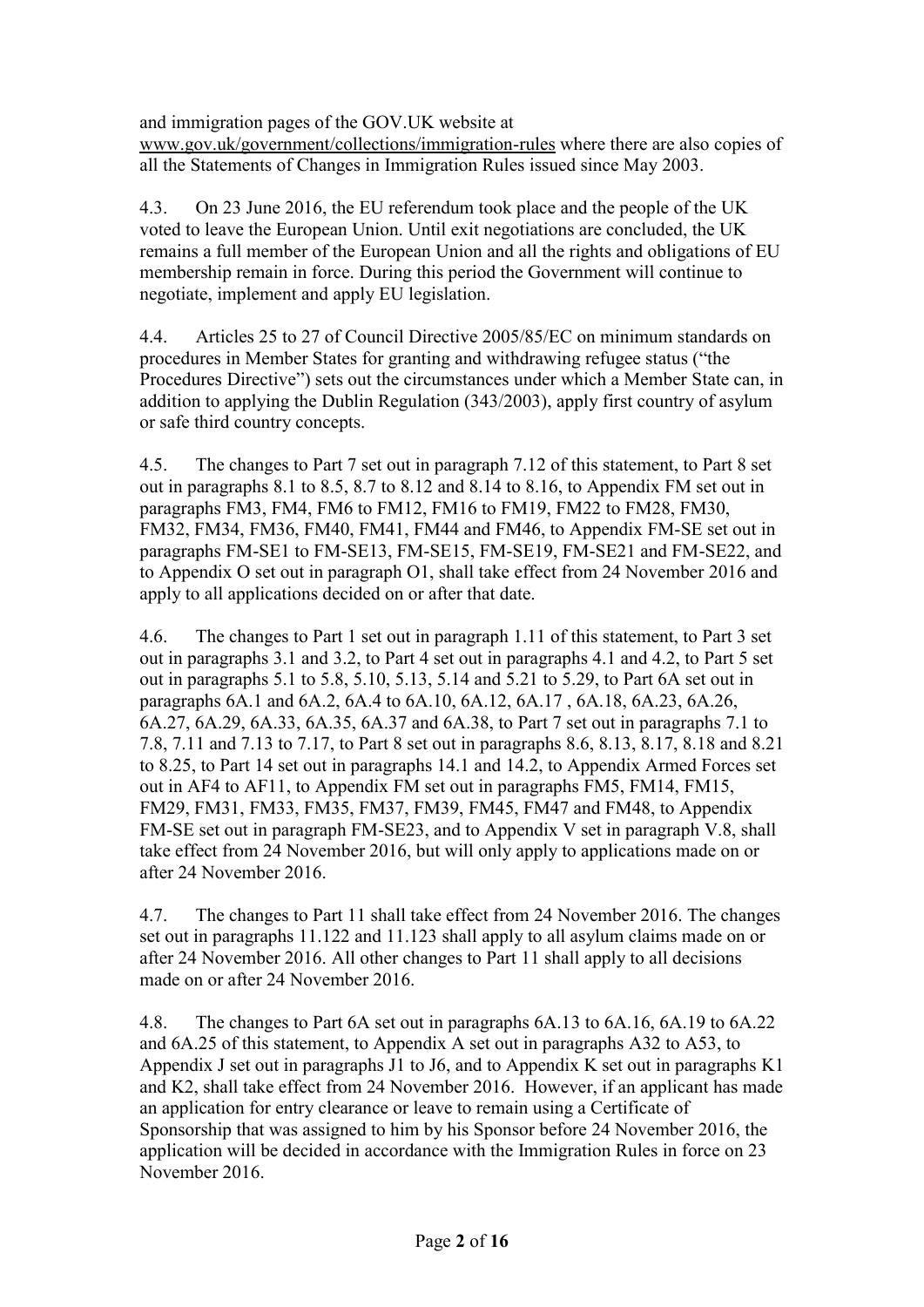4.9. The changes to Appendix A set out in paragraphs A54 to A61 of this statement shall take effect for applications for Certificates of Sponsorship under the Tier 2 (General) limit decided on or after 12 December 2016.

4.10. The changes to Part 6A set out in paragraphs 6A.30 and 6A.31 and to Appendix G set out in paragraph G1 of this statement shall take effect from 1 January 2017.

4.11. The changes to Appendix C set out in paragraph C4 and to Appendix E set out in paragraphs E1 to E3 of this statement shall take effect from 2 January 2017.

4.12. The changes to Appendix FM set out in paragraphs FM1, FM20, FM21, FM42 and FM43 of this statement, and to Appendix FM-SE set out in paragraphs FM-SE14, FM-SE16 to FM-SE18 and FM-SE20, shall take effect from 1 May 2017. However, if the expiry date of the applicant"s leave pre-dates 1 May 2017, the application will be decided in accordance with the Immigration Rules in force on 30 April 2017.

4.13. The changes to Part 7 set out in paragraphs 7.9 and 7.10 of this statement, and to Appendix FM set out in paragraphs FM2, FM13 and FM38, shall take effect on the commencement of Schedule 10 to the Immigration Act 2016.

4.14. The other changes set out in this statement shall take effect from 24 November 2016. However, in relation to those changes, if an application has been made for entry clearance or leave to enter or remain or administrative review before 24 November 2016, the application will be decided in accordance with the Immigration Rules in force on 23 November 2016.

# **5. Extent and Territorial Application**

5.1. The extent of this Statement of Changes is all of the United Kingdom.

# **Other matters of interest to the House of Commons**

5.2. The territorial application of this Statement of Changes is all of the United Kingdom.

# **6. European Convention on Human Rights**

6.1. As this Statement of Changes in Immigration Rules is not subject to the affirmative resolution procedure and does not amend primary legislation, no statement is required.

# **7. Policy Background**

# **What is being done and why**

#### *Changes relating to the entry clearance Rules*

7.1. A change is being made to the entry clearance Rules to clarify that British nationals without the right of abode require entry clearance in order to enter the UK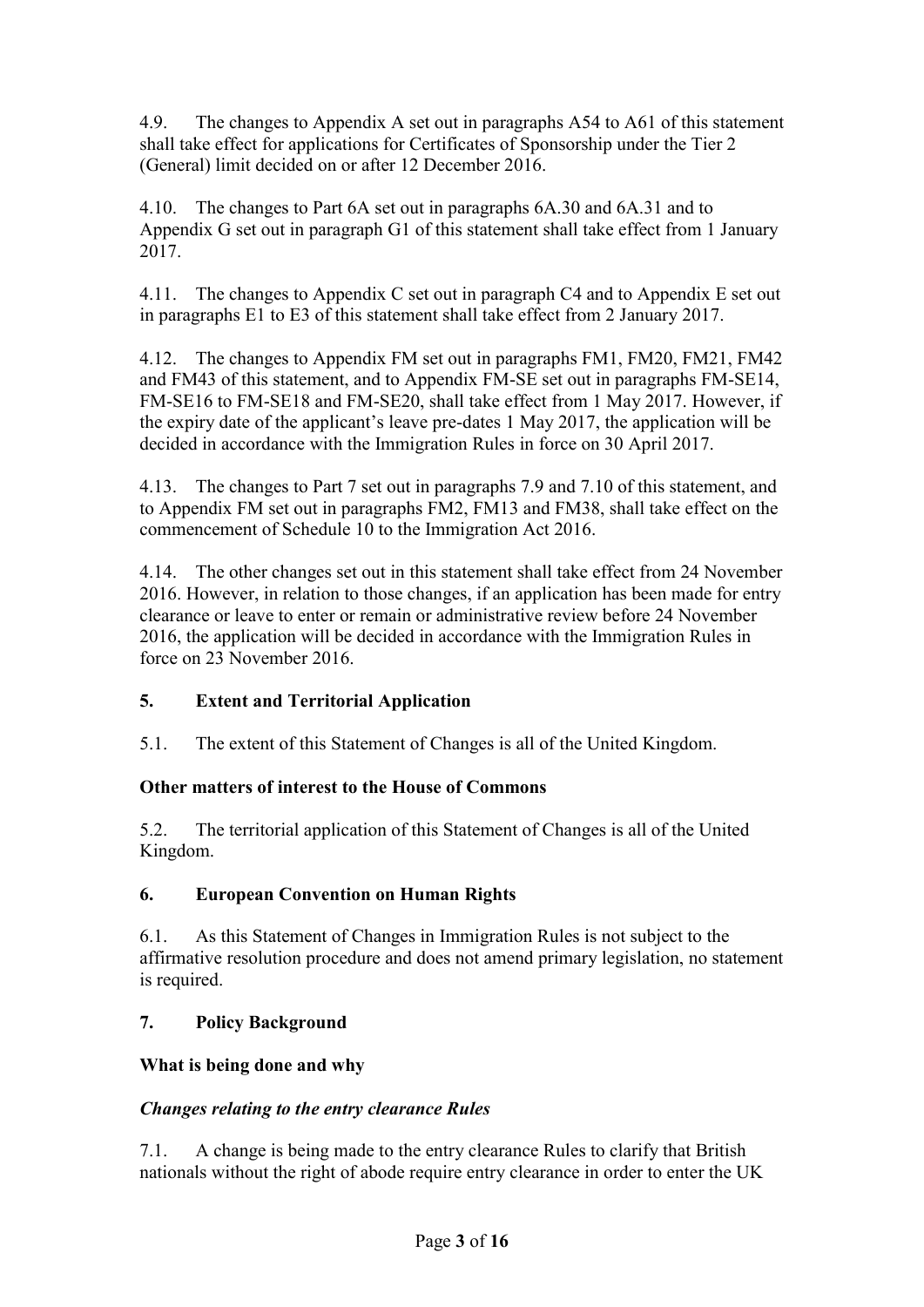for a purpose for which entry clearance is required. The Rules are also being clarified so that applications for visit visas can be made at any post in the world which is designated by the Secretary of State to accept such applications.

# *Changes to General Grounds for Refusal and suitability requirements*

- 7.2. The Government"s policy is that those who:
	- Have been excluded under Article 1F from the Refugee Convention or under paragraph 339D from a grant of humanitarian protection; or
	- Would have been so excluded but they have never made a protection claim or made an earlier protection claim which was refused without reference to Article 1F or paragraph 339D; or
	- Are a danger to the security of the UK; or
	- Having been convicted by final judgment of a particularly serious crime are a danger to the community of the UK,

will only be granted leave to remain in the UK where their deportation or administrative removal would breach their human rights. Where that is the case, such individuals will be granted leave to remain outside the Immigration Rules under the "restricted leave" policy.

7.3. Currently, applications for limited or indefinite leave to remain made under the Immigration Rules by those who fall within the scope of the restricted leave policy are refused on a discretionary basis (for example, under paragraph 322(5) in Part 9, or paragraph S-LTR.1.6. in Appendix FM).

7.4. The changes to Part 9, Appendix AF and Appendix FM clarify that applications from such individuals made under the Immigration Rules, whether for limited or indefinite leave to remain, should always be refused. This is for reasons of public interest and public protection and to uphold the rule of law internationally, because they are unwelcome in the UK and are a priority for deportation or removal if and when this is consistent with their human rights. Instead, limited leave will continue to be granted outside the Immigration Rules for as long as their human rights prevent deportation or removal.

7.5. It is only very rarely that individuals subject to the restricted leave policy will be able to show that they should be granted indefinite leave to remain after a long period of lawful residence in the UK because it will be difficult to demonstrate that they are now welcome here and that their individual circumstances outweigh the need to maintain the UK"s international reputation as a country that will not provide a safe haven to those who have committed internationally repugnant acts and the need to deter others who have committed such acts from coming to the UK. Where it is appropriate to grant indefinite leave to remain, it will be given on a discretionary basis outside the Immigration Rules and pursuant to the restricted leave policy.

# *Changes relating to applications and validity*

7.6. The rules relating to specified forms and procedures for applications or claims in connection with immigration, previously A34-34I, were complicated and difficult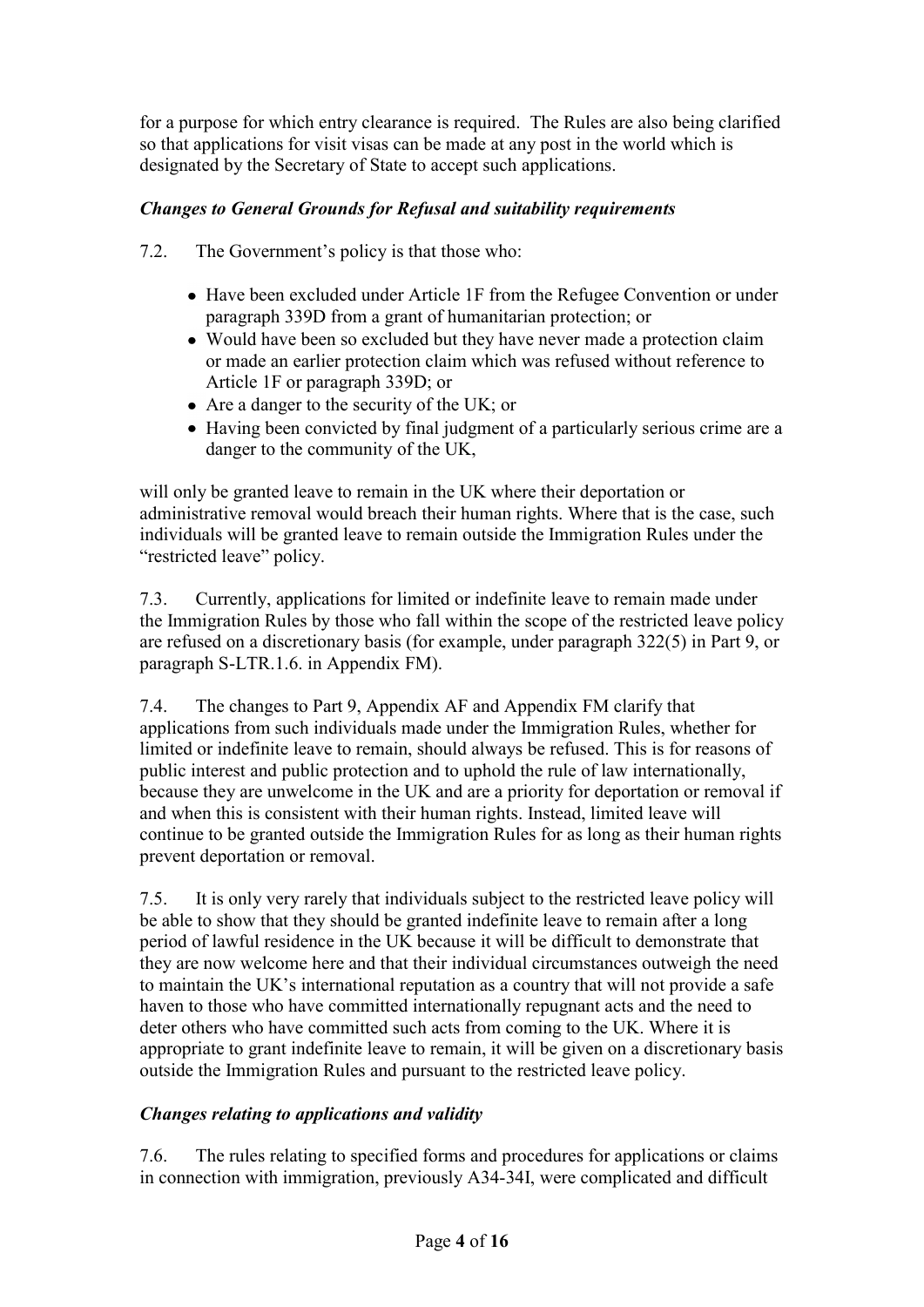to interpret in places. They had been iteratively updated and required a wholesale review to make them understandable and user friendly. They have now been redrafted and simplified, and renamed "How to make a valid application for leave to remain in the UK". The changes are as follows.

7.7. An application for leave to remain in the UK will, as a result of these changes, now only be valid (subject to some exceptions set out in the Immigration Rules) when the applicant:

- Completes the mandatory sections of the application form.
- Provides any applicable fee (including the Immigration Health Surcharge).
- Provides a valid passport (or other proof of identity) or, where permitted, a valid national identity card or their most recent passport or national identity card, or a valid travel document.
- Provides passport photographs.
- Provides biometric information.

7.8. There is no longer a provision to provide mandatory documents as specified in the Immigration Rules; there were no mandatory documents for the purpose of validation of applications set out under the Immigration Rules and so this requirement is unnecessary.

7.9. The previous rules distinguished between "online" and "specified" forms. The reference to "specified" has been changed to reflect that a specified form is one which has been posted on the visa and immigration pages of the GOV.UK website. Specified forms can be online or paper forms.

7.10. Paragraph 34G has also been redrafted to better reflect how different methods of submitting an application affect the date of application.

7.11. Paragraph 34I has been substituted by 34(1)(c) and included in the rules on how to make a valid application to clarify when a previous version of an application form can be used.

7.12. Paragraph 34H has been deleted as this provision is no longer required.

7.13. Paragraph 34O of the Immigration Rules specifies the method by which an administrative review application must be made. This is by reference to either paragraph 34U, which specifies the online application process, or paragraph 34V, which specifies the postal application process. The online application process is not available for administrative review of entry clearance decisions. However, administrative review applications in respect of eligible entry clearance decision can be submitted by a variety of other methods, including by email. Therefore paragraph 34O has been amended and a new paragraph, 34VA, is being inserted to set out the methods by which an administrative review of an entry clearance decision must be submitted. There is no change to the method by which an application for administrative review of an eligible decision made in the UK or at the border must be made.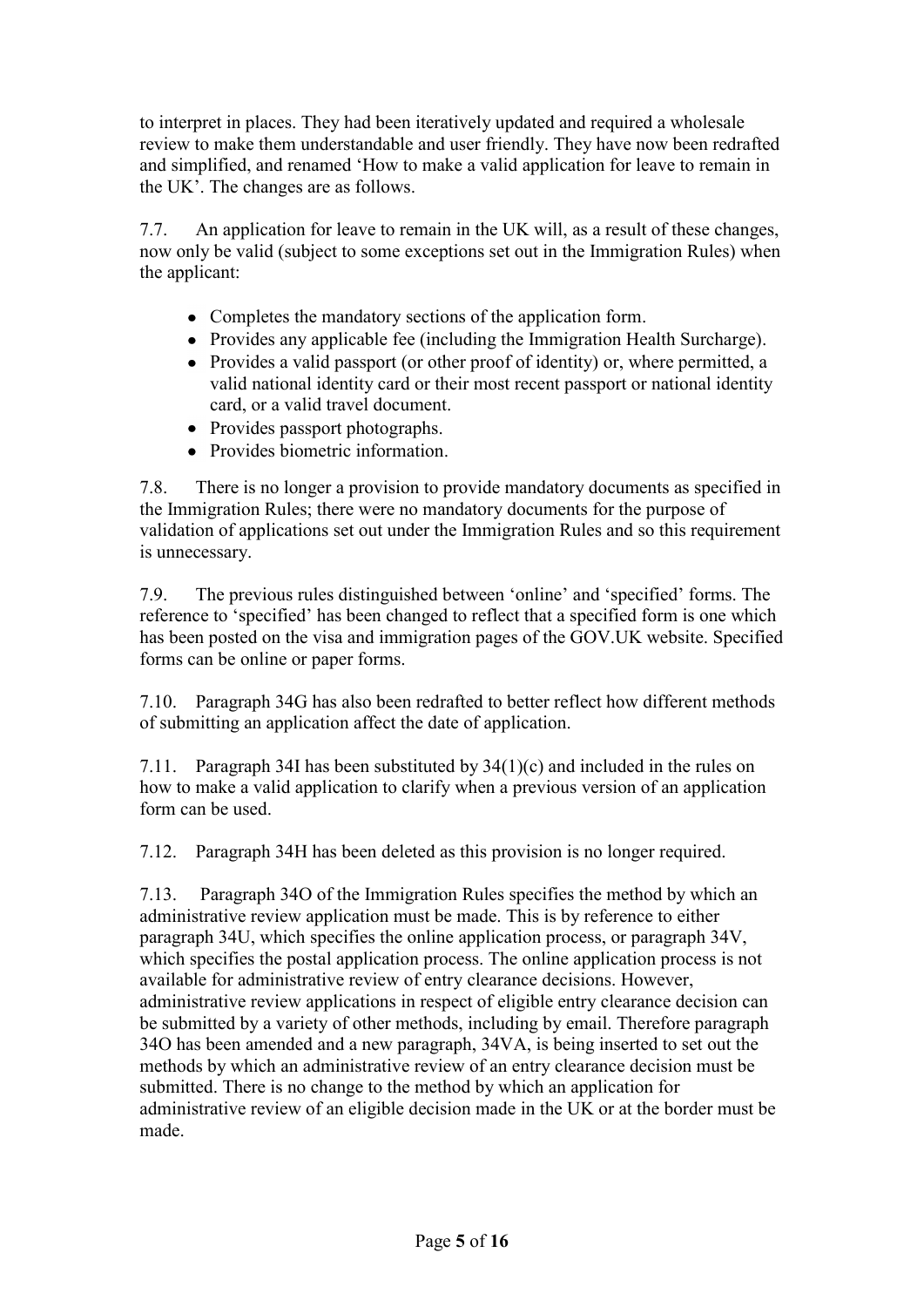7.14. A minor clarification has been made to paragraph 34V(2)(e) because the application form may not specify any mandatory documents which must accompany the application. Some missing words have been added to paragraph  $34O(c)$  to clarify that the rule is referring to eligible decisions on applications for entry clearance.

### *Changes relating to the Points-Based System*

7.15. Points-Based System applications are normally decided on the basis of the information provided by the applicant before the case is considered. Paragraph 245AA of the Immigration Rules sets out the limited circumstances in which a decision maker may write out to request further evidence from the applicant.

7.16. A change has been made to clarify in what circumstances a document will be considered to be missing from a sequence for the purposes of paragraph 245AA(b)(i) and so may be requested from the applicant. A document will only be considered to be missing from a sequence where the documents at the beginning and the end of a sequence have both been provided and the missing document is within that sequence.

7.17. When further documents have been requested under evidential flexibility, the time period the applicant has to provide the required document has been changed from 7 working days to 10 working days. This is to align it with the time period for responding to a request made under the current paragraph 34C (paragraph 34B from 24 November 2016) of the Immigration Rules.

### *Changes relating to Tier 1 of the Points-Based System*

7.18. Tier 1 of the Points-Based System caters for high value migrants, and currently consists of four active categories: Tier 1 (Exceptional Talent), Tier 1 (Entrepreneur), Tier 1 (Investor) and Tier 1 (Graduate Entrepreneur). It also includes the Tier 1 (General) category, which was closed to new applicants in April 2011 but remains open for settlement applications.

#### Tier 1 (Entrepreneur)

7.19. The Tier 1 (Entrepreneur) category caters for applicants coming to the UK to set up, take over, or be involved in the running of a business in the UK. The following minor technical changes are being made to this category to clarify various evidential requirements and to correct minor drafting errors:

- An amendment to clarify that applicants supplying third party evidence do not need to meet the requirement for their bank statements to cover a consecutive 90-day period of time.
- An amendment to make clear that applicants who are also accountants cannot sign-off their own accounts and/or funding evidence.
- Making a provision to allow applicants with funding from an endorsed Seed Funding Competition to provide a letter from an authorised official of the fund as confirmation that money is being made available for investment (rather than a letter from an accountant as at present). This brings the provision for funding from endorsed Seed Funding Competitions into line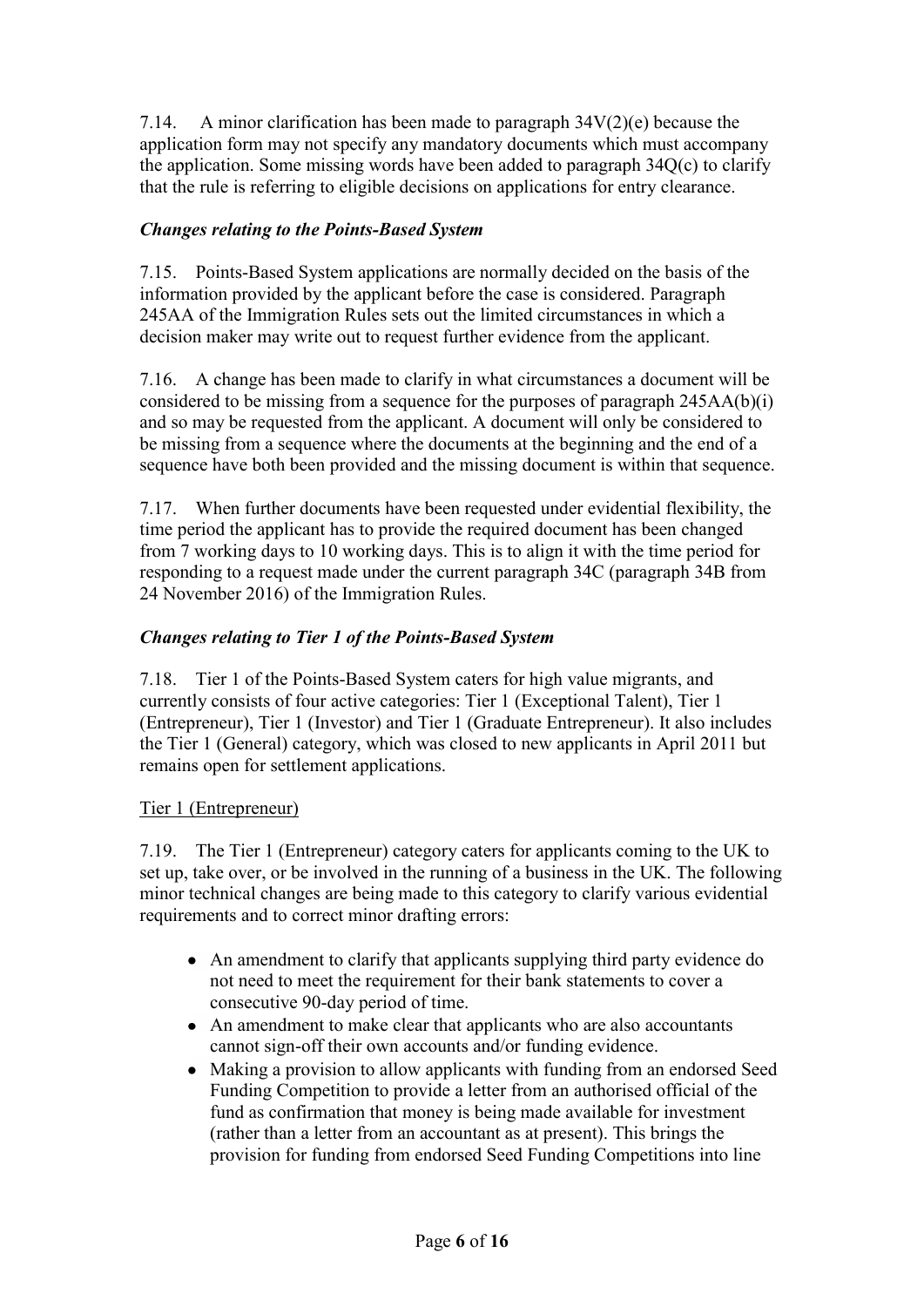with the provisions for funding from UK and Devolved Government Departments.

- A clarification that the company"s register of members must come from Companies House.
- In response to queries from external stakeholders, minor clarifications are being made to existing Immigration Rules around job creation and evidence to demonstrate Pay As You Earn (PAYE) reporting to HM Revenue and Customs (HMRC).

### Tier 1 (Exceptional Talent)

7.20. The Tier 1 (Exceptional Talent) category is for talented individuals in the fields of science, humanities, engineering, the arts and digital technology to work in the UK without the need to be sponsored for employment in a specific post. The following minor technical changes are being made to this category:

- It has been agreed with the Isle of Man Government that the UK Designated Competent Bodies will consider endorsement applications for this category in the Isle of Man. An amendment is being made to specify that the Tier 1 (Exceptional Talent) limit of 1,000 places includes applicants who successfully apply under the equivalent Tier 1 (Exceptional Talent) route in the Isle of Man.
- An amendment which clarifies that evidence originating from the Isle of Man will be acceptable for the purposes of obtaining an endorsement from a Designated Competent Body under these Rules.
- The list of acceptable awards within the film, television, animation, postproduction and visual effects industry, for endorsement under the Arts Council England criteria, has been updated.

#### *Changes relating to Tier 2 of the Points-Based System*

7.21. Tier 2 of the Points-Based System caters for migrant workers with an offer of a skilled job from a licensed employer. There are four overall categories: General, Intra-Company Transfer (ICT), Minister of Religion, and Sportsperson.

7.22. The Government announced changes to Tier 2 (General) and Tier 2 (ICT) on 24 March 2016 following a review published by the independent Migration Advisory Committee (MAC) on 19 January 2016. The Government announced that the changes would be introduced in two stages, in autumn 2016 and April 2017. This Statement includes the changes announced for autumn 2016, and additional minor changes.

7.23. The changes to each specific category are set out below. In addition, the time given to applicants and sponsors to respond to requests for further information in relation to genuineness assessments in both categories is being reduced from 28 calendar days to 10 working days, for consistency with other similar requirements elsewhere in the Immigration Rules. Minor changes are also being made across both these categories to clarify appropriate rate requirements and replace outdated references to the UK Border Agency.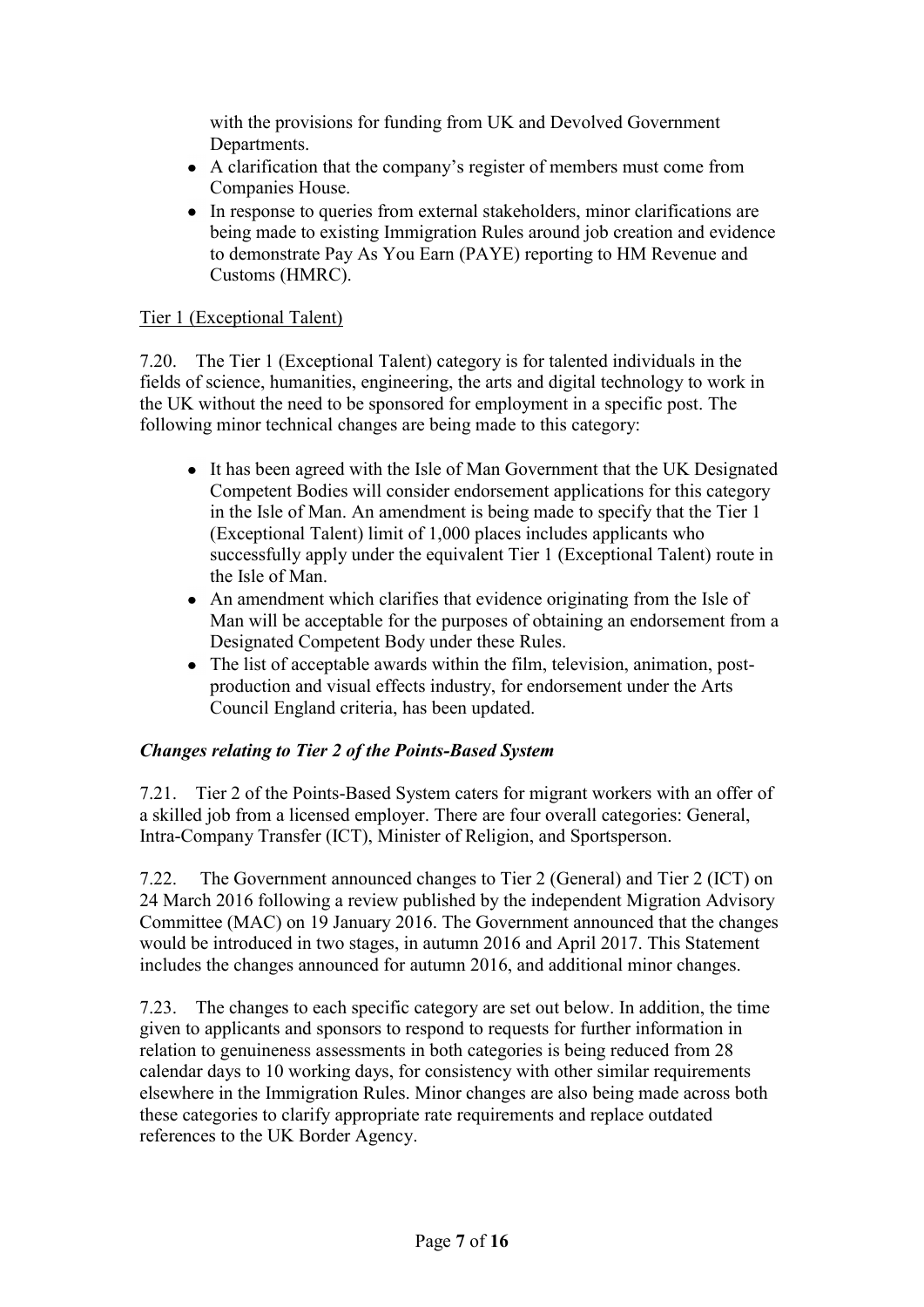### Tier 2 (General)

7.24. The Tier 2 (General) category is for migrant workers with an offer of a skilled job from a licensed employer which cannot be filled by a resident worker.

7.25. The following changes are being made following the review of Tier 2 by the  $MAC:$ 

- The salary threshold for experienced workers has been increased to £25,000 for the majority of new applicants (the salary threshold for new entrants has been held at £20,800). An exemption from this increase will apply for nurses, medical radiographers, paramedics and secondary school teachers in mathematics, physics, chemistry, computer science, and Mandarin. The exemption will end in July 2019. For clarity, the salary thresholds are being set out in a new table.
- As a transitional arrangement, the £25,000 threshold will not apply to workers sponsored in Tier 2 (General) before 24 November 2016, if they apply to extend their stay in the category. The Government intends to increase the threshold to £30,000 in April 2017; there will be no such transitional arrangement for workers sponsored in Tier 2 (General) between 24 November 2016 and April 2017 – they will need to satisfy the £30,000 threshold in any future application.
- UK graduates who have returned overseas have been weighted more heavily in the monthly allocation rounds under the Tier 2 limit. Graduates who apply in the UK continue to be exempt from the limit.
- A change is being made to facilitate changes of occupation for applicants sponsored in graduate training programmes. This enables them to change occupation within the programme or at the end of the programme, without their sponsor needing to carry out a further Resident Labour Market Test or for them to make a new application.
- 7.26. The following additional changes to Tier 2 (General) are being made:
	- From April 2017 a change to the Rules around advertising via a milkround will be introduced to close a loophole in which a sponsor can offer a job to a migrant 4 years after carrying out a milkround, without the need for a further recruitment search. Sponsors can continue to rely on a milkround which ended up to 4 years prior to assigning a Certificate of Sponsorship, but only providing the migrant was offered the job within 6 months of that milkround taking place.
	- Following a separate review by the MAC on nursing shortages, nurses are being retained on the Shortage Occupation List, but a change is being made to require a Resident Labour Market Test to have been carried out before a nurse is assigned a Certificate of Sponsorship. The rules regarding preregistration nurses are also being consolidated into a new paragraph 77K in Appendix A.
	- To prevent abuse, changes are being made to prevent switching from Tier 4 to Tier 2 where the applicant is relying on a qualification obtained via supplementary study and clarify that an applicant switching from Tier 4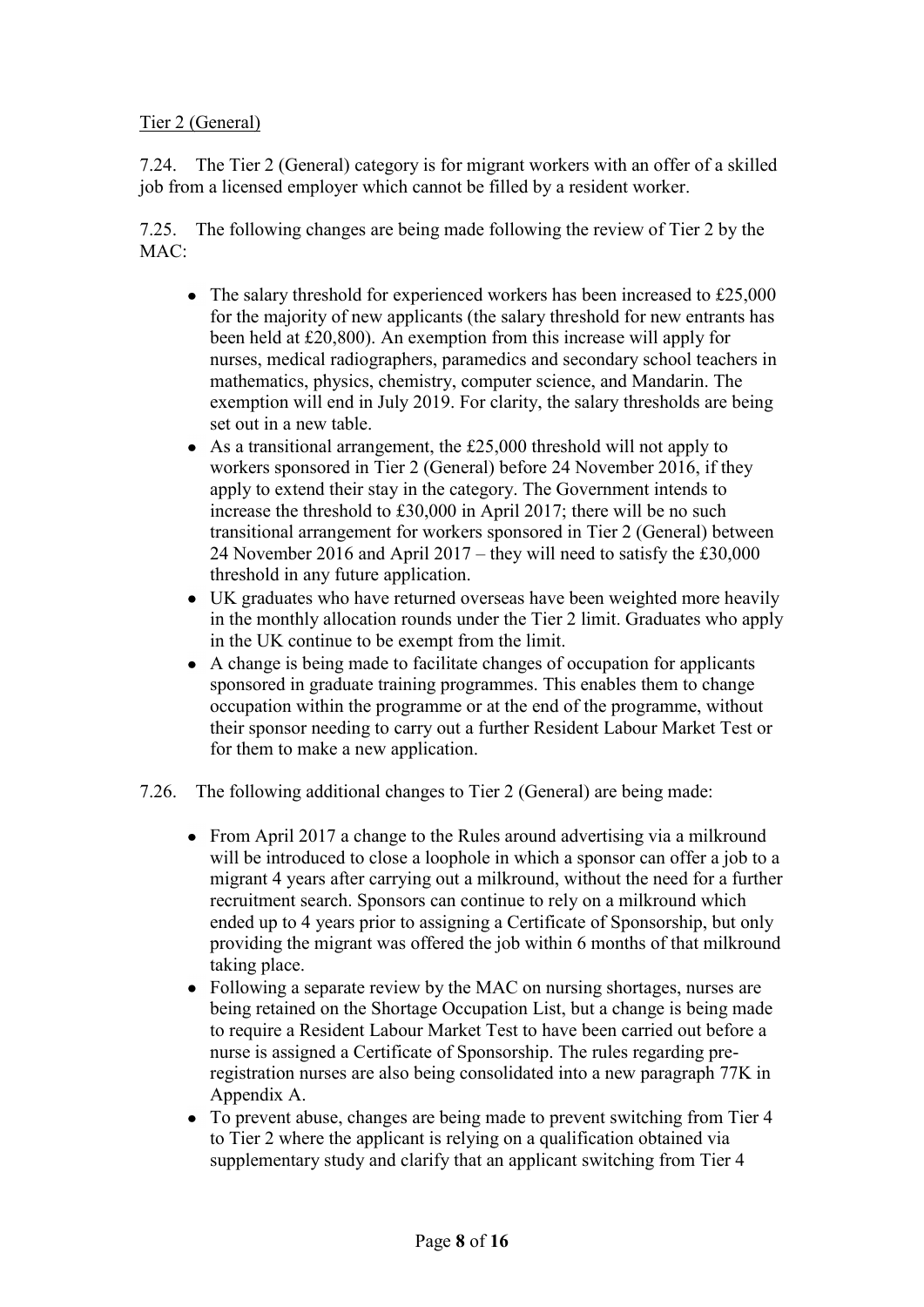must have studied their course at a UK recognised body or a body in receipt of public funding as a higher education institution.

### Tier 2 (Intra-Company Transfer (ICT))

7.27. The Tier 2 (ICT) category supports inward investment and trade by allowing multinational employers to transfer key company personnel from overseas to their UK branch.

7.28. As with Tier 2 (General), a number of changes are being made in response to the review of Tier 2 by the MAC, and have been previously announced. The changes include:

- The salary for short term ICT applicants has been increased to £30,000 for new applicants. A transitional arrangement applies for those already in the UK under the short term route.
- The closure of the Skills Transfer sub-category to new applicants.
- Changes to the Graduate Trainee sub-category. The salary threshold has been reduced from £24,800 to £23,000 and the number of places a sponsor can use has been increased from 5 to 20 per year. As with Tier 2 (General), the salary thresholds are being set out in a new table for clarity.

7.29. In addition, a redundant paragraph relating to time spent working in the UK for the Sponsor is being removed, and amendments are being made to the evidential requirements to more accurately reflect the criteria relating to previous working for a business linked to the Sponsor.

Changes relating to English language requirements for Points-Based System applicants

7.30. A change is being made to Appendix B to be clear that an applicant must provide official documentation produced by UK NARIC to confirm any assessment of their degree by UK NARIC.

#### *Changes relating to the Department for International Trade in the requirements for Points-Based System applicants*

7.31. Changes are being made to references to UK Trade and Investment (UKTI), to reflect that UKTI is now a part of the Department for International Trade, and that funding for its global graduate entrepreneur programme is now provided by an external supplier.

# *Changes relating to Tier 4 of the Points-Based System*

7.32. Tier 4 of the Points-Based System is the visa route used by non-EEA students wishing to study in the UK. Tier 4 is comprised of two categories: Tier 4 (General) and Tier 4 (Child). The following changes are being made in Tier 4:

A minor change is being made to the definition of a UK Recognised Body to reflect a change in ownership of the Tier 4 Postgraduate Doctor and Dentist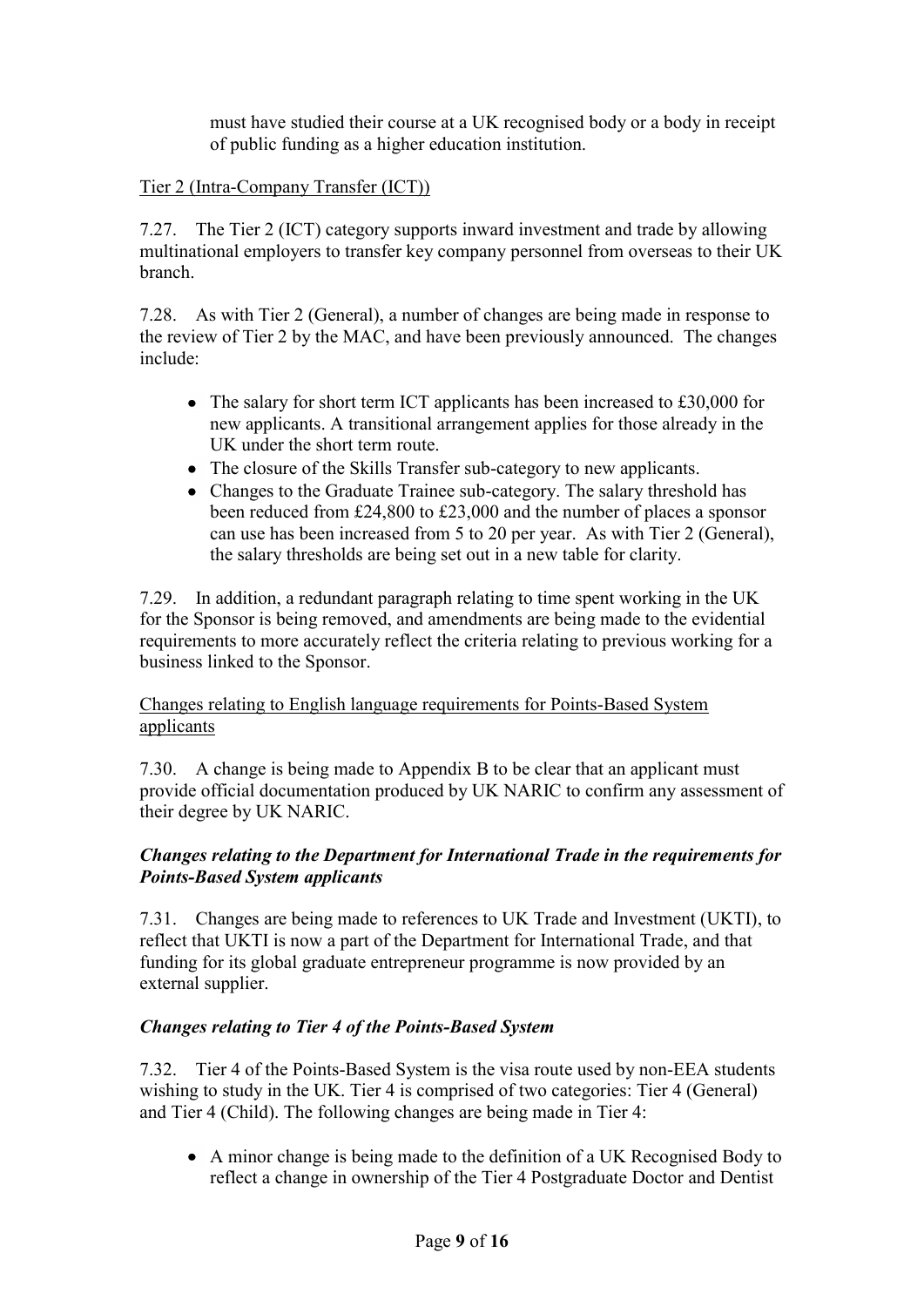Programme from the UK Foundation Programme Office to Health Education South London, and from 1 November 2016 to Health Education England.

- A minor change is being made to replace the name of the law conversion course in Northern Ireland to a Masters in Law following a course name change.
- Under current Tier 4 rules, applicants applying to study a postgraduate qualification in certain sensitive subjects, knowledge of which could be used in programmes to develop weapons of mass destruction or their means of delivery, must apply for an Academic Technology Approval Scheme certificate before they can study in the UK. This requirement also applies to those studying whilst in the UK under work routes. An amendment is being made so that if the dependant of a Points Based Migrant wishes to undertake such a course, they must also obtain such a certificate.
- An amendment is being made to clarify that where an applicant is using as evidence a degree qualification that has been obtained within the UK, this must be a Bachelor's, Master's or PhD qualification, not a qualification equivalent to one of these.
- Under the Tier 4 (General) route, courses must, except in the case of a presessional course, lead to an approved qualification. The definition of an approved qualification, as set out in the Immigration Rules, is being amended to include aviation licences, ratings and certificates issued in accordance with EU legislation by the UK's Civil Aviation Authority. This change is being made to ensure that UK flight schools holding a Tier 4 licence can sponsor international students and deliver courses to them through the Tier 4 system.
- Amendments are being made so where a student is relying on one or more qualifications from one of the following countries: Antigua and Barbuda; Australia; The Bahamas; Barbados; Belize; Dominica; Grenada; Guyana; Ireland; Jamaica; New Zealand; St Kitts and Nevis; St Lucia; St Vincent and the Grenadines; Trinidad and Tobago; or the USA; in support of their application, they must provide original documentation produced by UK NARIC which confirms the assessment of that qualification's equivalent level in the UK.
- Currently applicants applying to undertake a role as a student union sabbatical officer; on the Doctorate Extension Scheme; or as a postgraduate doctor or dentist on a recognised Foundation Programme must demonstrate academic progression. Applicants are exempt if they are applying to re-sit an examination or repeat a module but not exempt if they are applying to extend their leave if they have previously done this. The academic progression rule is being amended to reflect the policy intention that applicants applying in these circumstances should all be exempt from demonstrating academic progression.
- An amendment is being made to allow students to move to a higher level course, and extend their leave from within the UK, where they are studying either an integrated Masters course or an integrated Masters and PhD programme, and are progressing from the lower to higher level qualification.
- Currently a Doctorate Extension Scheme (DES) applicant must show they have up to two months of maintenance funds available. An amendment is being made to simplify this maintenance requirement so that they will always need to demonstrate that they have two months of funds available to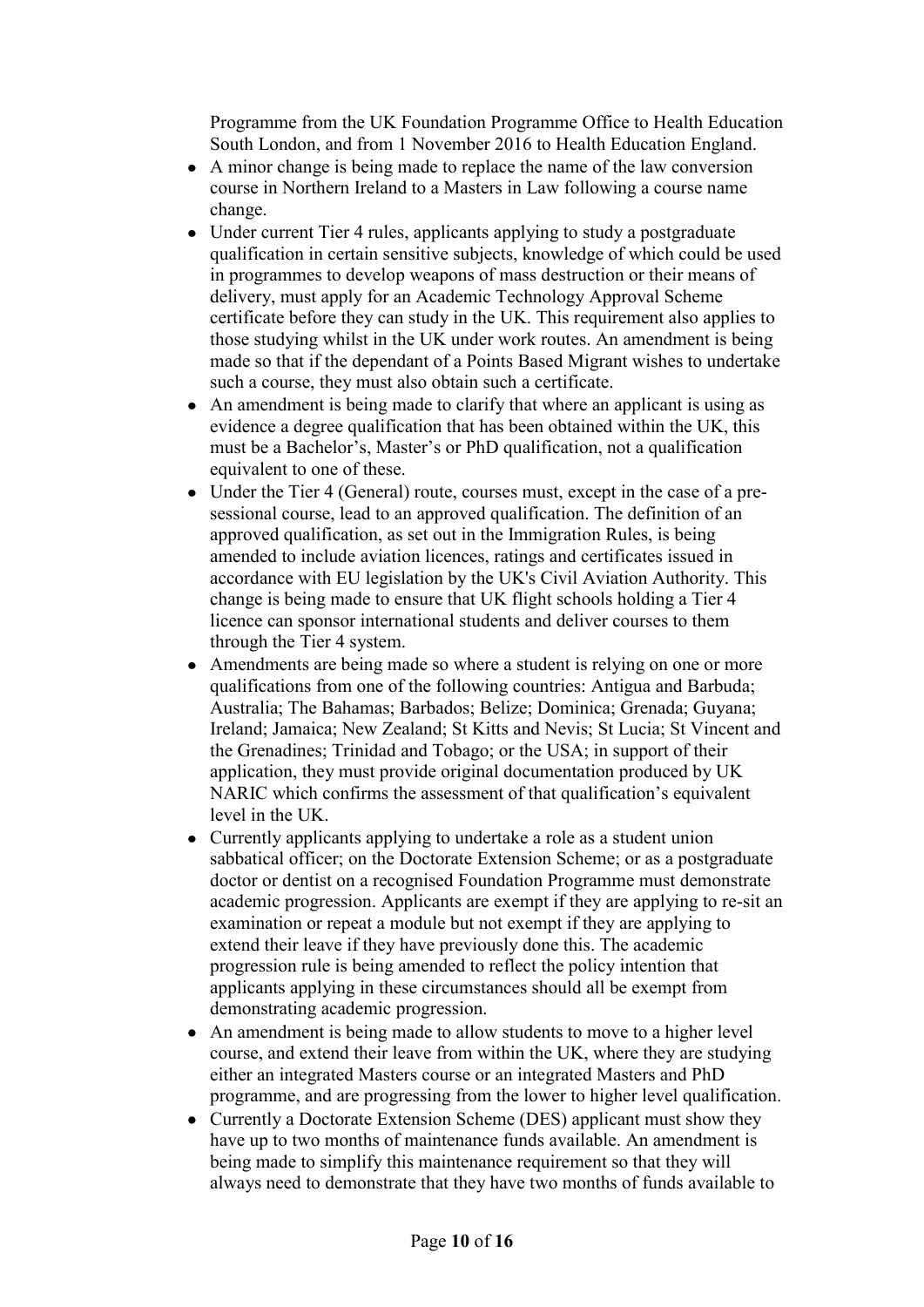support themselves financially before their salaried full-time work commences.

#### *Changes relating to Tier 5 of the Points-Based System*

7.33. Tier 5 of the Points-Based System encompasses the Tier 5 (Youth Mobility Scheme) and Tier 5 (Temporary Worker) categories. The following changes are being made in Tier 5:

- The Immigration Rules are amended to specify new allocations of places to participating countries for 2017 in the Tier 5 (Youth Mobility Scheme) category. The allocations are based on previous levels of take up by British citizens of equivalent schemes offered by participating countries.
- The Rules are amended to provide for the operation of arrangements to manage the allocation of places under the Tier 5 (Youth Mobility Scheme) allocation for Japan, where demand is expected to significantly exceed supply.
- Deemed sponsorship status is conferred upon Taiwan.
- The provisions of the Immigration Rules in respect of maintenance requirements are amended to bring them in line with the equivalent provisions for Tier 2 migrants, providing A-Rated Tier 5 sponsors with the option of certifying maintenance in respect of a Tier 5 migrant by confirming that that they will maintain and accommodate the migrant for the first month of their stay. The rules are also amended to enable a Tier 5 sponsor to certify maintenance in respect of the dependants of a Tier 5 migrant.
- Remove four schemes from the list of Government Authorised Exchange Schemes at Appendix N to the Immigration Rules.

#### *Changes relating to overseas domestic workers*

- 7.34 The Immigration Rules are amended to:
	- Remove the upper age limit currently applied to those applying in the Overseas Domestic Worker in Private Household category.
	- Clarify the meaning of full-time employment in the context of extension applications made in respect of those admitted in the Overseas Domestic Worker in Private Household category where they were admitted under the Rules in force prior to April 2012.
	- Provide for those admitted as an overseas domestic worker to qualify for a grant of leave as a domestic worker who is the victim of slavery or human trafficking where they have been granted discretionary leave immediately following a positive conclusive grounds decision under the National Referral Mechanism.
	- Amend the conditions of stay applied to a person granted leave to enter or remain as a Tier 5 (Temporary Worker) where they are a private servant in a diplomatic household.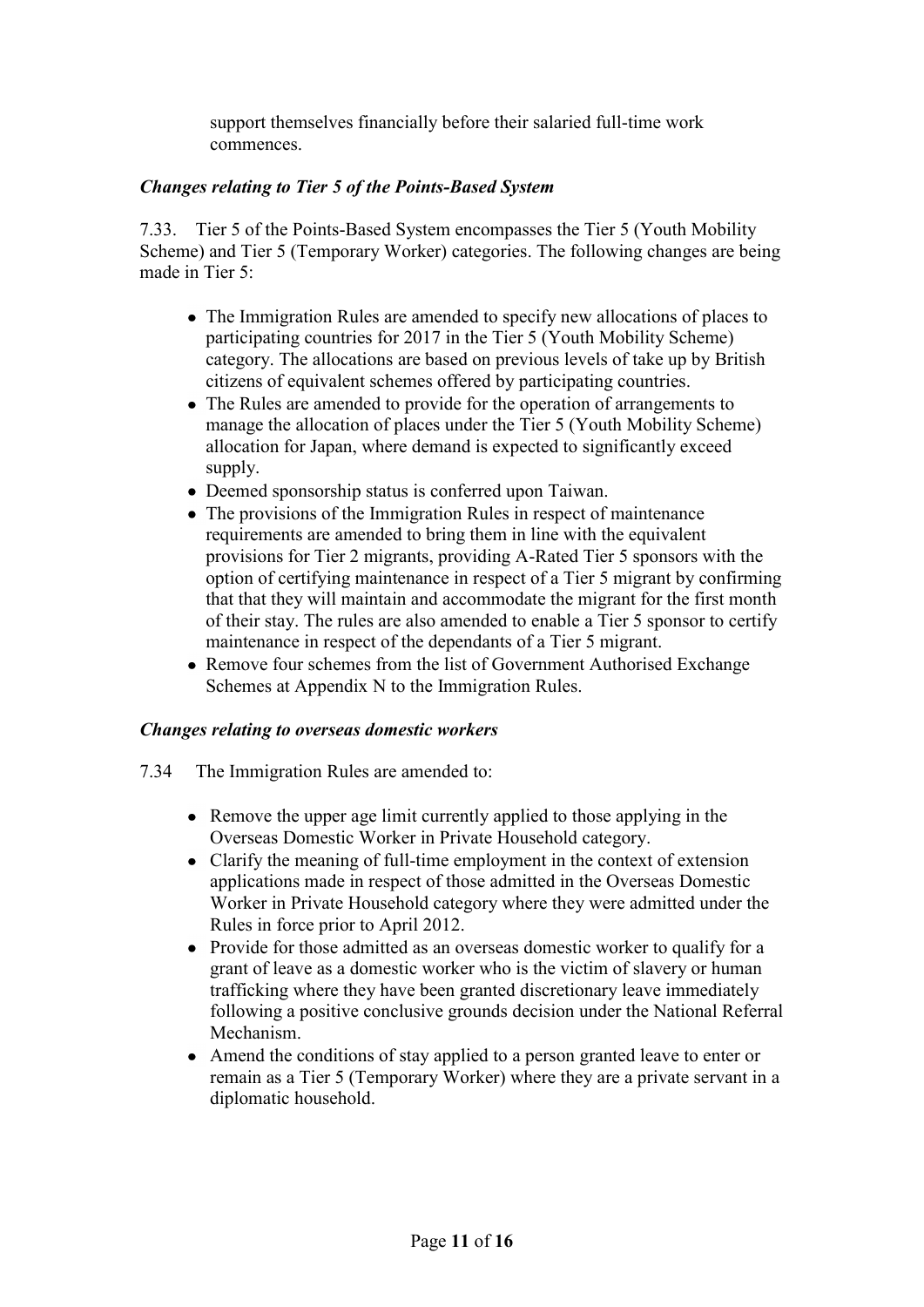### Safe third country and first country of asylum concepts

7.35. EU law, as set out in the Procedures Directive (2005/85/EC), supports the principles and allows for applications for asylum to be treated as inadmissible where the applicant could safely be returned to a non-EU state that can be considered either a 'first country of asylum' or a 'safe third country'. A first country of asylum is a country where an individual has refugee status or otherwise benefits from protection. A safe third country is a country to which an asylum seeker can safely and reasonably be returned on the basis of some connection to it, e.g. they have resided there.

7.36. The Rules are being clarified so it is clear that where a non-EU third country agrees to take an individual who has an association with that country and the individual will have sufficiency of protection in that third country, the UK will not consider their asylum application. There has been no change to how the Dublin Regulation is implemented but due to the changes required to implement first country of asylum and safe third country concepts Dublin Transfers are part of the new Rule. The revised policy will provide a clear framework of which concept to apply.

# The current policy

7.37. The current policy allows for but does not clearly set out within the Rules what first country of asylum or safe third country concepts are. The new Rules and associated guidance will provide clear guidance of the concepts.

#### *Changes relating to administrative review*

7.38. Appendix AR to the Immigration Rules sets out the Rules for administrative review including the decisions that are eligible for review.

7.39. The purpose of an administrative review is to assess whether the original decision maker made a case working error in deciding the application. The review is ordinarily based on the evidence originally supplied with the application. Additional evidence may only be submitted in the circumstances set out in paragraph AR2.4 of Appendix AR, with reference to certain sub-paragraphs of AR2.11. Two minor amendments have been made to these Rules.

7.40. Firstly, a change has been made to paragraph AR2.4 to clarify that the reviewer may consider evidence that was not before the original decision maker where either sub-paragraph (a) or (b) applies. There is no need for both subparagraphs to apply. This was always the policy intention and the Rule has in practice been interpreted in this way.

7.41. Secondly, a change has been made to remove the reference to paragraph V.9.2 in paragraph AR2.11(a)(iii). Where a person arrives in the UK with leave to enter or remain (including a visit visa) this can be cancelled at the border on grounds which include a change of circumstances since the leave to enter or remain was issued. The effect of including reference to paragraph V9.2 of Appendix V to the Immigration Rules in paragraph AR2.11 is that additional evidence can be considered at administrative review to rebut the finding that there had been a change of circumstances in the case of a visitor. This was an oversight. Passengers other than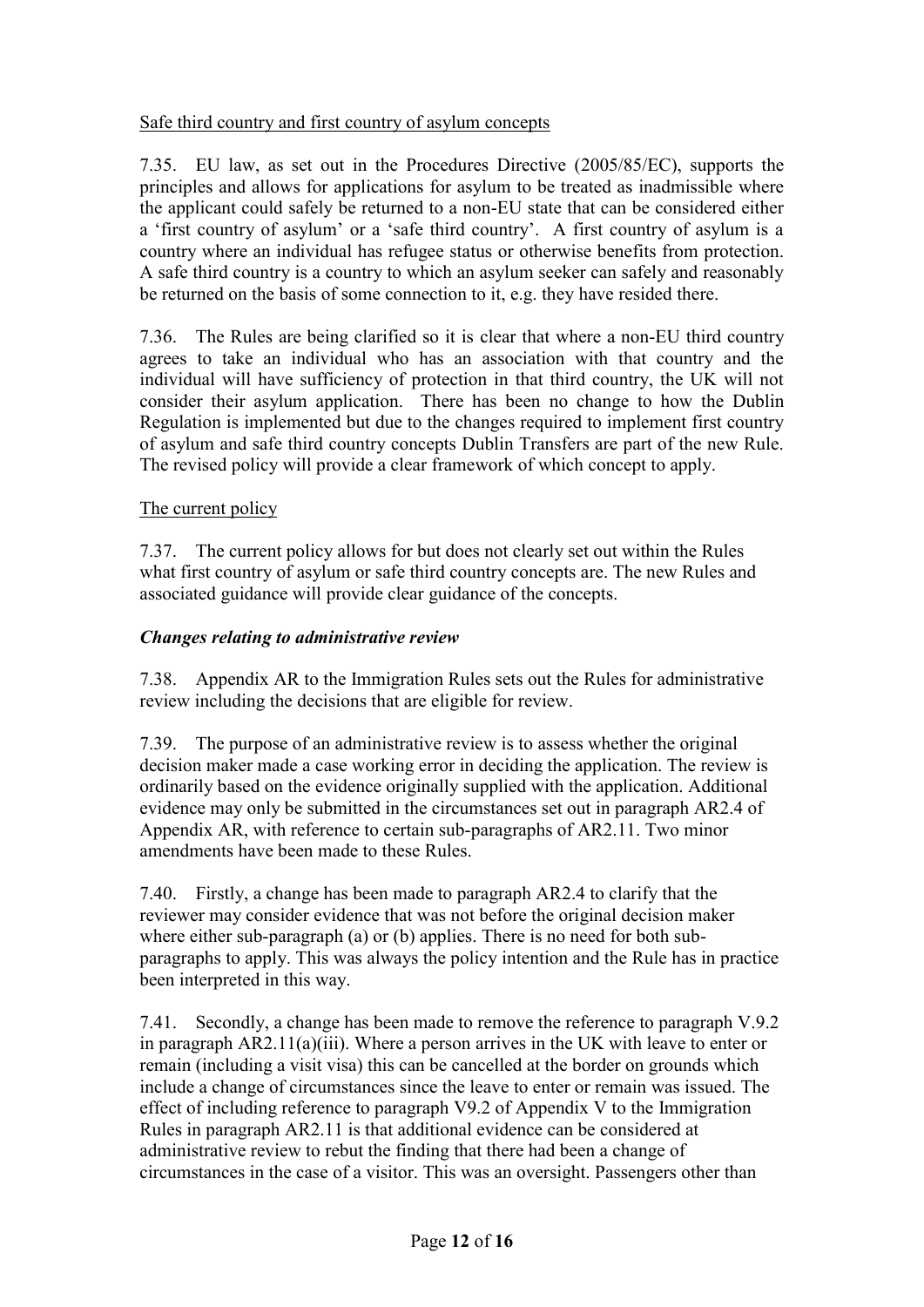visitors whose leave is cancelled on the basis of a change of circumstances are not able to produce additional evidence. The change aligns the treatment of administrative reviews for all those whose leave to enter or remain, or visit visa, is cancelled due to a change of circumstances.

### *Changes relating to Family and Private Life*

7.42. The following changes and clarifications are being made to the Immigration Rules relating to family and private life:

- Include in the transitional provisions in paragraphs A277B and A227C of Part 8 of the Immigration Rules access to the provisions of the child rules under Appendix FM.
- Confirm that a letter confirming the issuing of a Certificate of Eligibility to adopt is required when an entry clearance application involves an intercountry adoption subject to section 83 of the Adoption and Children Act 2002 or the equivalent legislation in Scotland or Northern Ireland.
- Clarify when those who have made false representations or failed to disclose any material fact in a previous application will normally be refused on grounds of suitability.
- Reduce the level of NHS debt from £1000 to £500 as a discretionary basis for refusal on grounds of suitability.
- Introduce from 1 May 2017 a new English language requirement at level A2 of the Common European Framework of Reference for Languages for applicants for further leave in the UK as a partner or parent, after completing 30 months here on a 5-year route to settlement under Appendix FM.
- Clarify that a child is only eligible to apply for entry clearance or leave to enter or remain in the UK under Appendix FM when their parent is applying for or has leave under Appendix FM, and that, where applicable, the minimum income threshold has to be met in respect of all relevant dependent children.
- Clarify the specified evidence required in respect of the minimum income threshold:
	- o to reflect the gross business profit which can be counted towards the requirement, and to demonstrate ongoing self-employment.
	- o for a self-employed sponsor overseas who is transferring that selfemployment to the UK.
	- o to include a police disability pension as a source of income.
	- o to calculate the gross level of annual income of a person in non-salaried employment.
- Clarify that specified evidence from a government department can be provided from a body performing an equivalent function.
- Remake some minor changes in Appendix FM-SE, originally made by Statement of Changes in Immigration Rules HC 877, to evidential requirements for the minimum income requirement so that they apply to all applications decided from 24 November 2016 and not only to those applications made on or after 6 April 2016.
- Clarify specified evidence requirements for an applicant seeking to meet an A1 or A2 English language requirement using an academic qualification.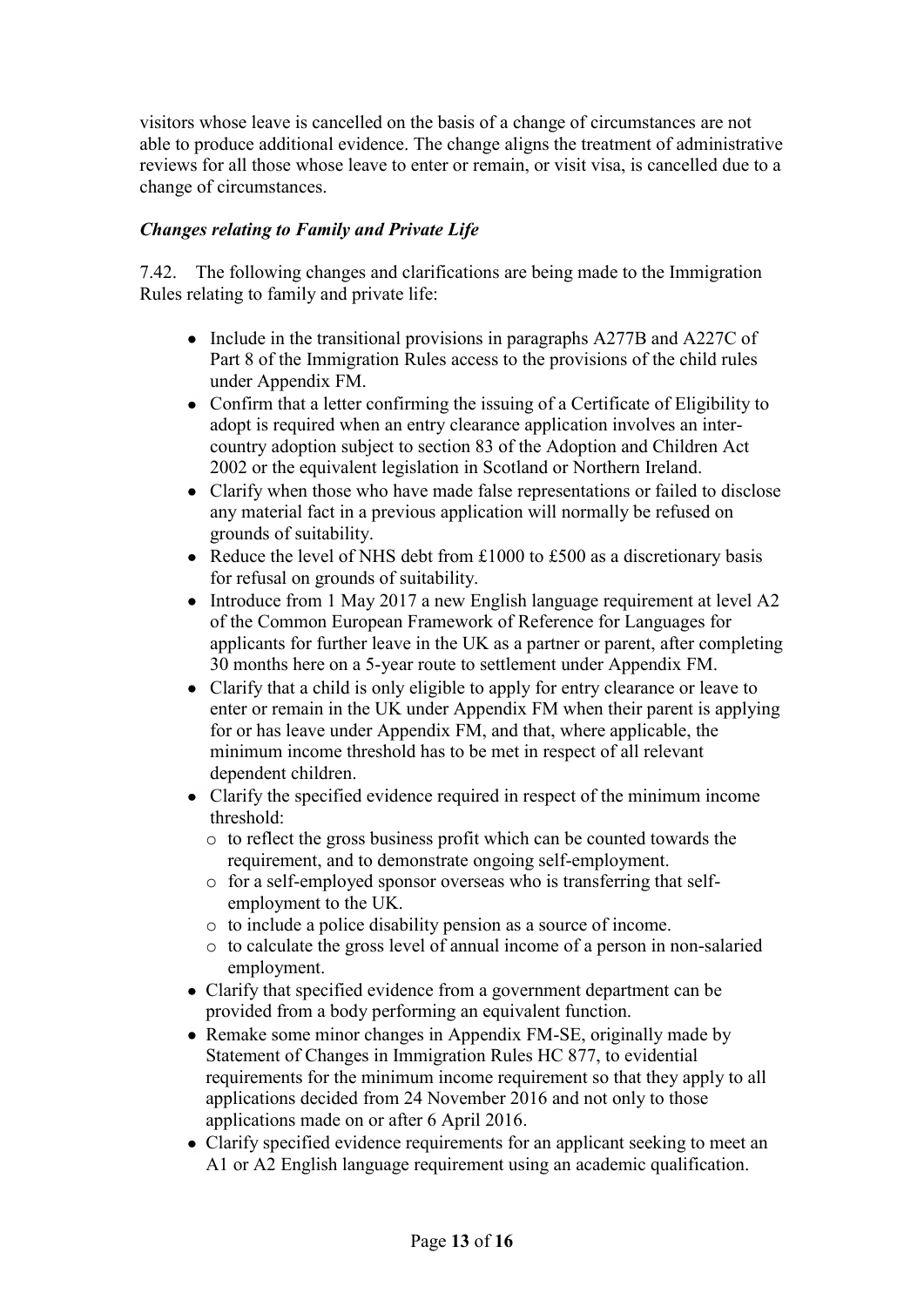- Add the new IELTS Life Skills A2 speaking and listening test to the list in Appendix O of English language tests approved by the Home Office.
- Make other minor changes and clarifications.

# *Changes relating to sports governing bodies*

7.43. A change is being made to the list of sports governing bodies who may endorse Tier 2 (Sportsperson) and Tier 5 (Temporary Worker – Creative and Sporting) applications. British Water Ski no longer wishes to provide endorsements and is removed from Appendix M.

# *Changes to the visitor rules*

7.44. Part V3 of Appendix V to the Immigration Rules sets out the suitability requirements for visitors. This includes that applications for a visit visa, leave to enter and leave to remain will be refused if the applicant has previously breached the UK immigration laws. The Rule is being clarified where the applicant is outside the relevant re-entry ban period and has been permitted to return to the UK, they will not automatically be refused leave to remain as a visitor.

### *Changes to reform the periods within which applications for further leave can be made by overstayers*

7.45. While applications for further leave to remain for many rules-based applications are expected to be made in time, i.e. before any existing leave expires, any period of overstaying for 28 days or less is not a ground for refusal as far as those applications are concerned. This 28 day period was originally brought in so that people who had made an innocent mistake were not penalised, but retaining it sends a message which is inconsistent with the need to ensure compliance with the United Kingdom"s immigration laws.

7.46. The 28-day period is therefore to be abolished. However, an out of time application will not be refused on the basis that the applicant has overstayed where the Secretary of State considers that there is a good reason beyond the control of the applicant or their representative, given in or with the application, why an in time application could not be made, provided the application is made within 14 days of the expiry of leave.

7.47. Additionally, for those who have been present on 3C leave (leave extended by section 3C of the Immigration Act 1971), the 28-day period is to be reduced to 14 days from the expiry of any leave extended by section 3C. Without this arrangement, the abolition of the 28-day period would mean that any further application made by persons in this position would be out of time.

7.48. For those whose previous application was in-time but decided before their leave expired, or was made out of time but permitted by virtue of the provision outlined in paragraph 7.56, the 28-day period will be reduced to within 14 days of:

• The refusal of the previous application for leave.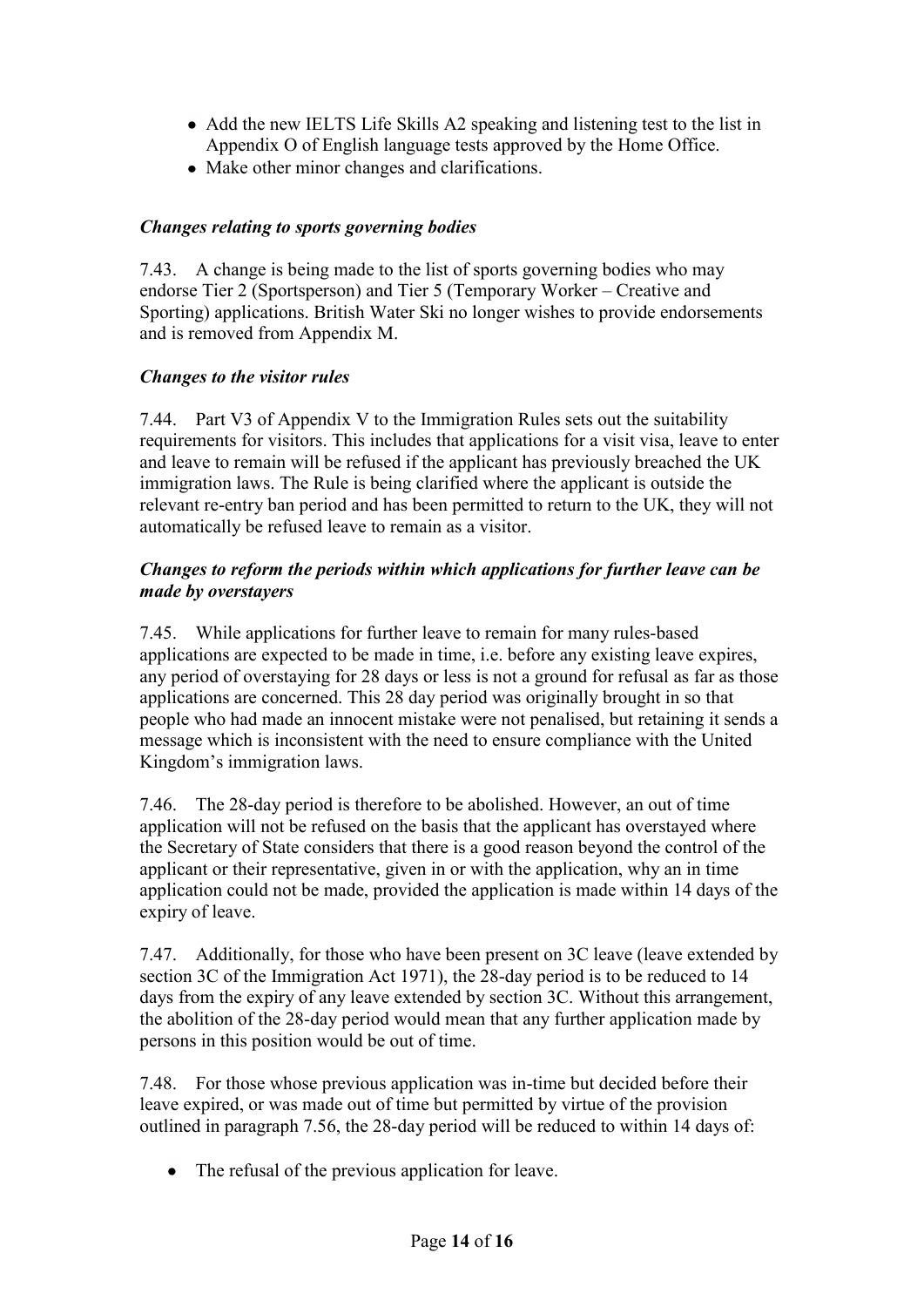- The expiry of the time-limit for making an in-time application for administrative review or appeal (where applicable).
- Any administrative review or appeal being concluded, withdrawn or  $\bullet$ abandoned or lapsing.

This is to ensure that individuals to whom these circumstances apply also have 14 days to make a further application.

7.49. Changes have also been made to the requirements for applicants for indefinite leave to remain to have completed a period of continuous lawful residence in the UK. These ensure that the Secretary of State will disregard any period of overstaying between periods of leave which, at the time the further application was made, fell to be disregarded under the previous 28 day period or the exceptions identified above. This is for reasons of fairness.

# *Changes to the rules relating to NHS debt*

7.50. Reduce the threshold for NHS debt from £1000 to £500 in Appendix FM and Appendix Armed Forces as a discretionary ground for refusal of an application made under those Rules.

# **8. Consultation**

8.1. The changes to Tier 2 are being made in response to recommendations by the independent Migration Advisory Committee (MAC). The MAC consulted extensively before arriving at its recommendations. Its report is available on the GOV.UK website at [https://www.gov.uk/government/publications/migration-advisory-committee-mac](https://www.gov.uk/government/publications/migration-advisory-committee-mac-review-tier-2-migration)[review-tier-2-migration.](https://www.gov.uk/government/publications/migration-advisory-committee-mac-review-tier-2-migration)

8.2. There was an informal consultation on the administrative review Immigration Rules as laid in October 2014. There has not been any further consultation since then.

8.3. Otherwise the changes in this Statement have not been the subject of a formal public consultation, as this would be disproportionate given the nature of the changes.

# **9. Guidance**

9.1. Guidance relating to these rules changes will be updated and placed on the GOV.UK website, including amended guidance relating to Safe Third Countries.

# **10. Impact**

10.1. The changes to Tier 2 will have an impact on businesses which are Tier 2 sponsors. The substantial changes are based on the MAC"s advice (see above). An impact assessment of these changes will be published on the GOV.UK website. The changes are, in part, designed to influence employer behaviour by incentivising businesses to reduce their reliance on migrant workers.

10.2. Other changes will have limited or no impact on business, charities, the public sector or voluntary bodies, such that an impact assessment is unnecessary.